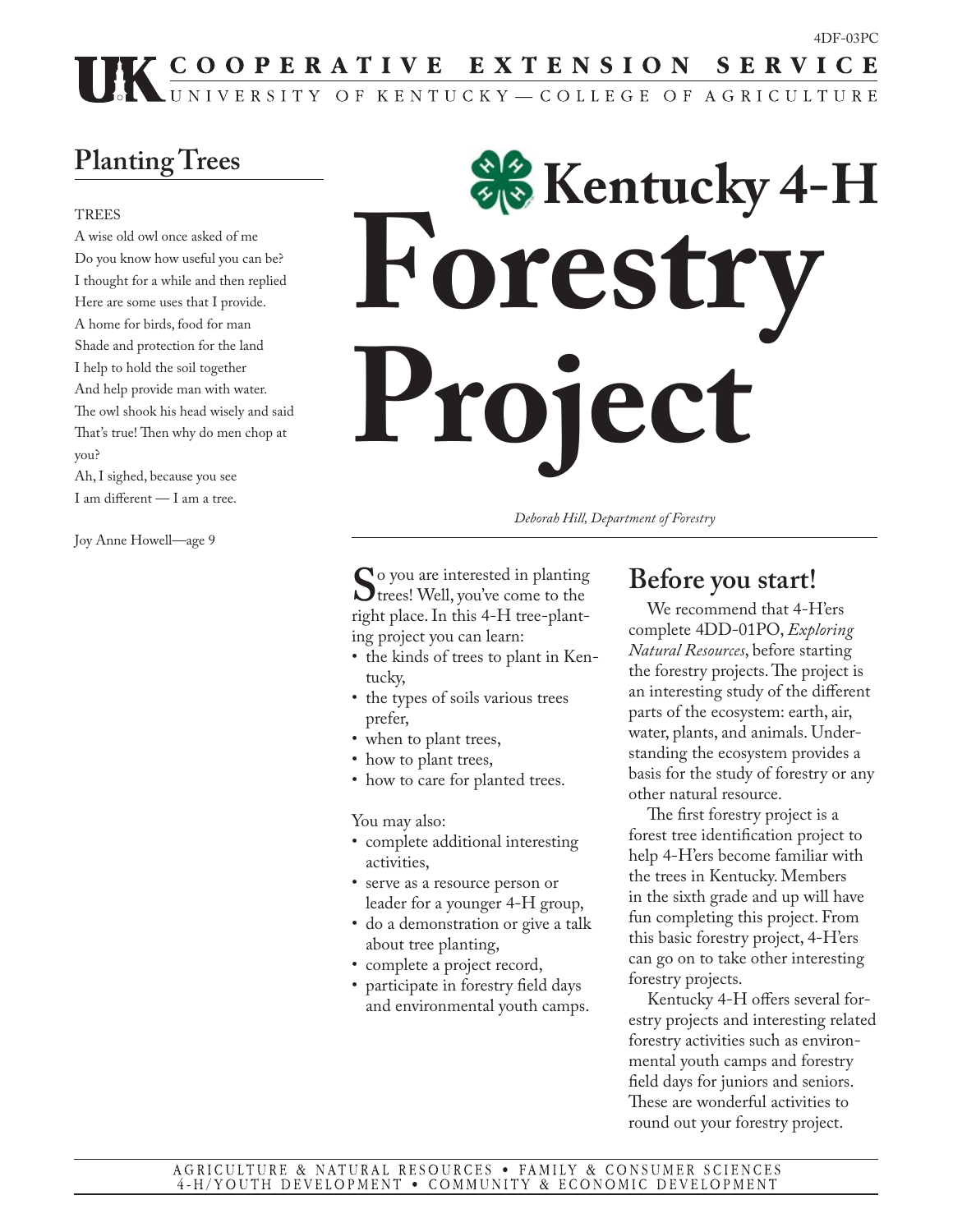#### **What's a tree to me?**

 What's a tree to you—or to me? Well, have you ever thought of what your life would be like if there were no trees? Look around you—at home, school, work, or play. What things are made from wood? What products come from trees? Just how important are trees to you?

#### **Activity**

 Make a list of what whole trees do for you. Then make lists of what the crown (top of tree with leaves) does for you, what the bole (trunk) does for you, and what the roots do for you. Now, see if your lists include all of the following benefits of trees.

- **1.** Probably the most important product of trees is the *oxygen* they put into the air during the foodmaking process of *photosynthesis*. Trees (and other plants) remove carbon dioxide  $(CO_2)$  from the air and release oxygen  $(O_2)$  back into the air. Since animals (including people) need oxygen in order to survive and also release carbon dioxide as a waste product, plants and animals together create a balance.
- **2.** The second most important value of trees is their influence on quantity and quality of *fresh water*. Wherever trees are present, they give off water vapor into the air and provide moisture. This contributes to *precipitation* in its various forms (rain, sleet, snow, hail). The roots of the trees penetrate the soil, making channels and openings that improve drainage through the soil. This natural drainage system allows water to go through the soil rather than running over the soil surface, causing erosion.



**3.** The third most important value of trees is that they *protect the soil* by holding it with their roots and dropping layers of leaves or needles on its surface to prevent erosion. This *organic matter* that the trees drop on the soil surface becomes part of the soil through the actions of small animals, fungi, and bacteria. The soil becomes deeper and forms nutrients that plants can then reuse to grow.

 All other uses of trees—wood products, food, wildlife habitat, climate control and aesthetics— are all secondary to these three major uses. The secondary uses often have clearer price tags on them, however. It is harder to value clean air, clean water, and rich soil in terms of dollars and cents.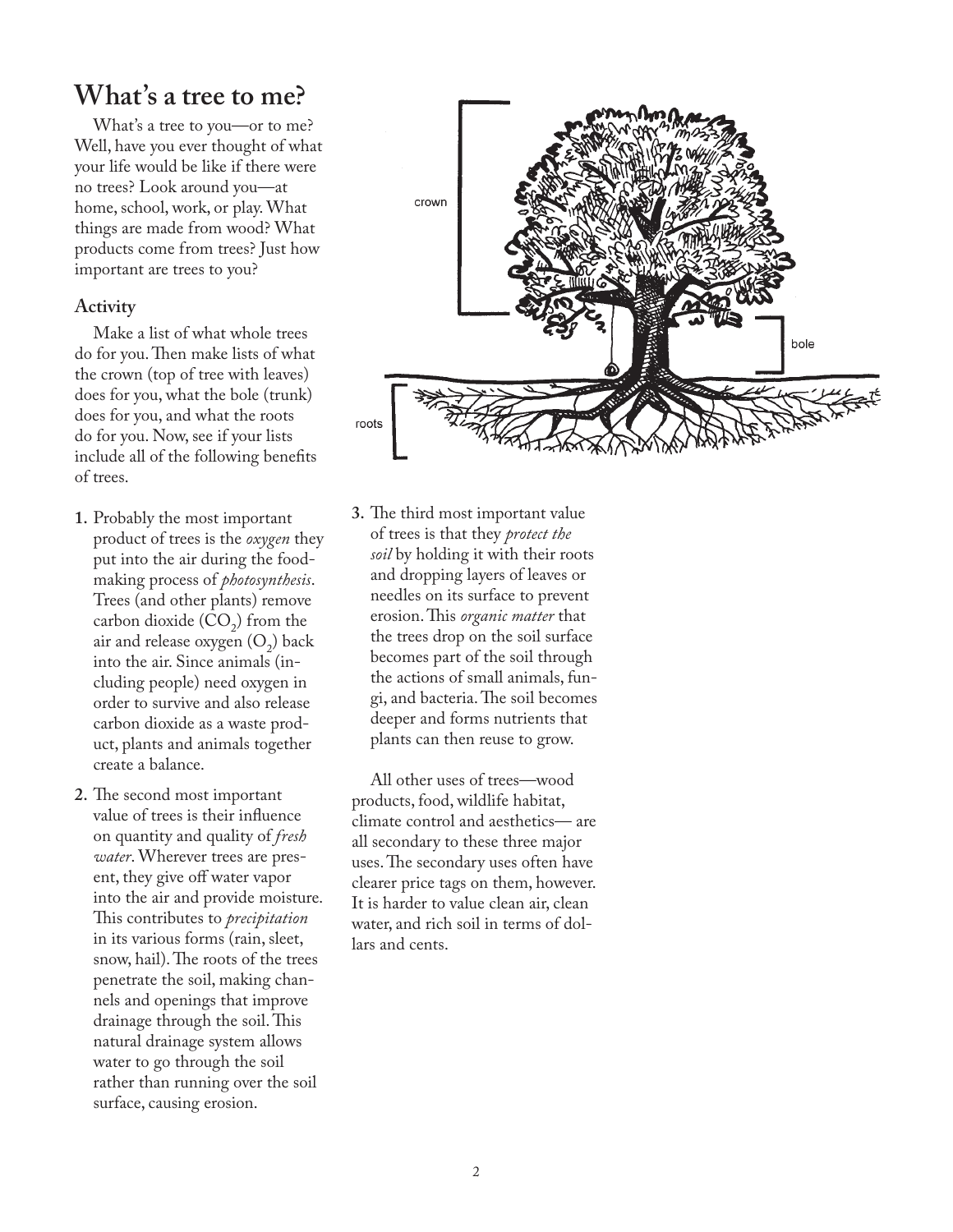What do we plant when we plant the tree? We plant the ship which will cross the seas, We plant the mast to carry the sails: We plant the planks to withstand the gales— The keel, keelson, and beam and knee-We plant the ship when we plant the tree.

What do we plant when we plant the tree? We plant the house for you and me: We plant the rafters, the shingles, the floors; We plant the studding, the lath, the doors, The beams, and siding, all parts that be; We plant the house when we plant the tree.

What do we plant when we plant the tree? A thousand things that we daily see; We plant the spire that out-towers the crag, Plant the staff for our country's flag, We plant the shade from the hot sun free; We plant all these when we plant the tree. —Henry Abbey

## **Why do we plant trees?**

 Trees are living organisms and usually live for many years longer than people do. It is important therefore to plant trees for special purposes, not just to put seedlings in the ground somewhere.

 We can grow trees on land that is not fertile enough to grow other valuable crops. We can plant trees for all kinds of reasons: to beautify a public building, to provide food and homes for wildlife, to build a windbreak or shelterbelt to protect our homes from too much wind in the winter time, or to sell at Christmas time for extra pocket money.

 We can also grow trees for pulpwood or timber, but that takes many years.

- Christmas trees can be produced in 6 to 10 years.
- Fence posts can be produced in 15 to 20 years.
- Pulpwood can be produced in 20 to 35 years.
- Sawlogs and timber can be produced in 40 to 60 years.

#### **What kinds of trees do we plant?**

 It is always wise to plant trees that grow naturally in the area. In Kentucky, our natural forest has oaks, hickories, maples, ashes, elms, cedars, pines, and lots of other kinds of trees. Kentucky's forests are some of the most *diverse* forests in the world—which gives us lots of tree species to choose from.

 It is also wise to plant trees on appropriate sites. Some trees like to get their "feet" wet; others prefer to be high and dry. Plant trees in places where they belong.

For example, flowering dogwood trees grow in the forest, usually under some shade of larger trees. But people buy dogwood trees for their front yards, put them out in full sunlight all day, and then wonder why the trees get sick or die.

 Study the chart below. It tells you the kinds of soils preferred by particular tree species. Ask your county Extension agent to help you identify your own soils.

 More detailed information about correct species/site locations is available from a publication called The Kentucky Tree Planting Manual. It was written by the Kentucky Division of Forestry and is available through your Extension 4-H or agricultural agent.

 Seedlings of many species of native trees can be purchased for a small fee from regional offices of the Kentucky Division of Forestry. They are also available from local tree nurseries.

#### **Trees for Soil Types**

| Dry, sandy or  | Sandy or       | Moist loam or                                                                                   | Well-drained                                                                                                               | Wet loam or clay                                              |
|----------------|----------------|-------------------------------------------------------------------------------------------------|----------------------------------------------------------------------------------------------------------------------------|---------------------------------------------------------------|
| gravelly       | gravelly loams | clay loams                                                                                      | heavy clay                                                                                                                 |                                                               |
| Scotch pine    | White pine     | White pine                                                                                      | Black gum*                                                                                                                 | Cottonwood*                                                   |
| Shortleaf pine | Scotch pine    | Norway spruce                                                                                   | White ash*                                                                                                                 | Red oak*                                                      |
| Virginia pine  | Shortleaf pine | Scotch pine                                                                                     | Red oak*                                                                                                                   | White ash*                                                    |
| Redcedar       | Black locust*  | <b>Hemlock</b><br>Red oak*<br>White oak*<br>Black walnut*<br>White ash*<br>Catalpa <sup>*</sup> | Basswood*<br>Black walnut*<br>Sassafras*<br>River birch*<br>Sycamore*<br>Sourwood*<br>Pin oak*<br>Red maple*<br>Hickories* | Swamp white oak*<br>Blue ash*<br>Green ash*<br>Bald cypress** |

\*deciduous hardwoods (trees that lose their leaves)

All other unmarked trees are evergreen conifers.

<sup>\*\*</sup>deciduous conifer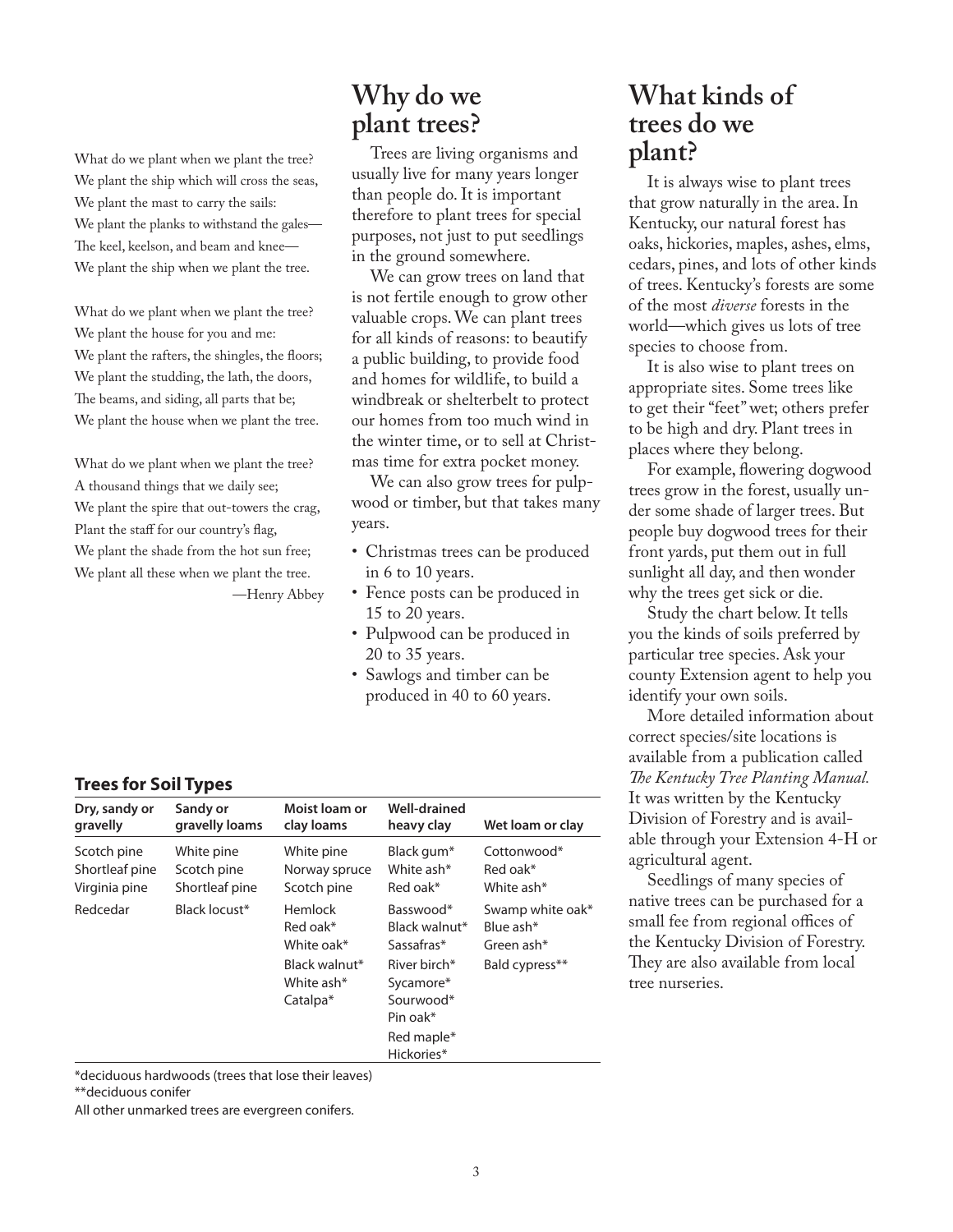#### **When do we plant trees?**

 In Kentucky, there are two planting seasons, spring and fall. Conifers (cone-bearing or evergreen trees) are usually planted in the spring (March or April), but both *conifers* and *broadleaved* trees can also be planted in the fall (November or December).

 Fall planting sometimes allows the tree's roots to become better established over the winter and be healthy for the spring budbreak the following year. However, sometimes when we get really cold weather without a protective snow cover, newly planted seedlings can be pushed right out of the ground by frost. This is called "frostheaving." Placing 2 or 3 inches of wood chips, sawdust, or other organic material around the base of the tree (mulching) helps reduce the possibility of frost-heaving.

 Trees are more likely to survive if they are transplanted when they are inactive, or *dormant*. This helps minimize what is called "transplant shock." If the tree is trying to grow new roots and new leaves and to carry on photosynthesis when it is moved from place to place, there is often too much *stress*, and the tree may *wilt*, or even die. If you plant when the tree is inactive, it has a much better chance of putting its energy into readjusting to the new site before it has to grow new roots and leaves.

## **How do we plant trees?**

The rules are slightly different for good-sized trees and for seedlings. Trees that come with a ball of soil attached to them are called "balled and burlapped" stock (B & B). These trees are several years old, often several feet tall and the *bole* may be an inch or so in diameter.

 It *may* be necessary to stake newly planted trees. There are two ways to stake a tree:

- 1. Use short (1- to 2-foot) stakes and guy wires. Cover wires around the tree with old rubber hose or some other material that will prevent the wire from cutting into the tree bark, OR
- 2. Use a single long  $(4-$  to 6-foot) stake bound directly to the tree. Place all stakes in the ground outside the planting hole and deep enough in the ground to provide support for the trees.

 Mark small stakes with paint of a bright color, or flag the stakes so people will not trip over them. If you do stake the tree, remember to remove the stakes and wires the following year. Check the tree every now and then during the first year to see that guy wires are not cutting the tree.

## **Planting balled & burlapped trees**



**1.** Place tree with ball in a hole at least 2 times as wide (but same depth) as the ball.



**2.** Fill loose soil from the hole around edges of ball and pack tightly. DO NOT USE peat moss, potting soil, leaf mold, pine bark, sand, etc.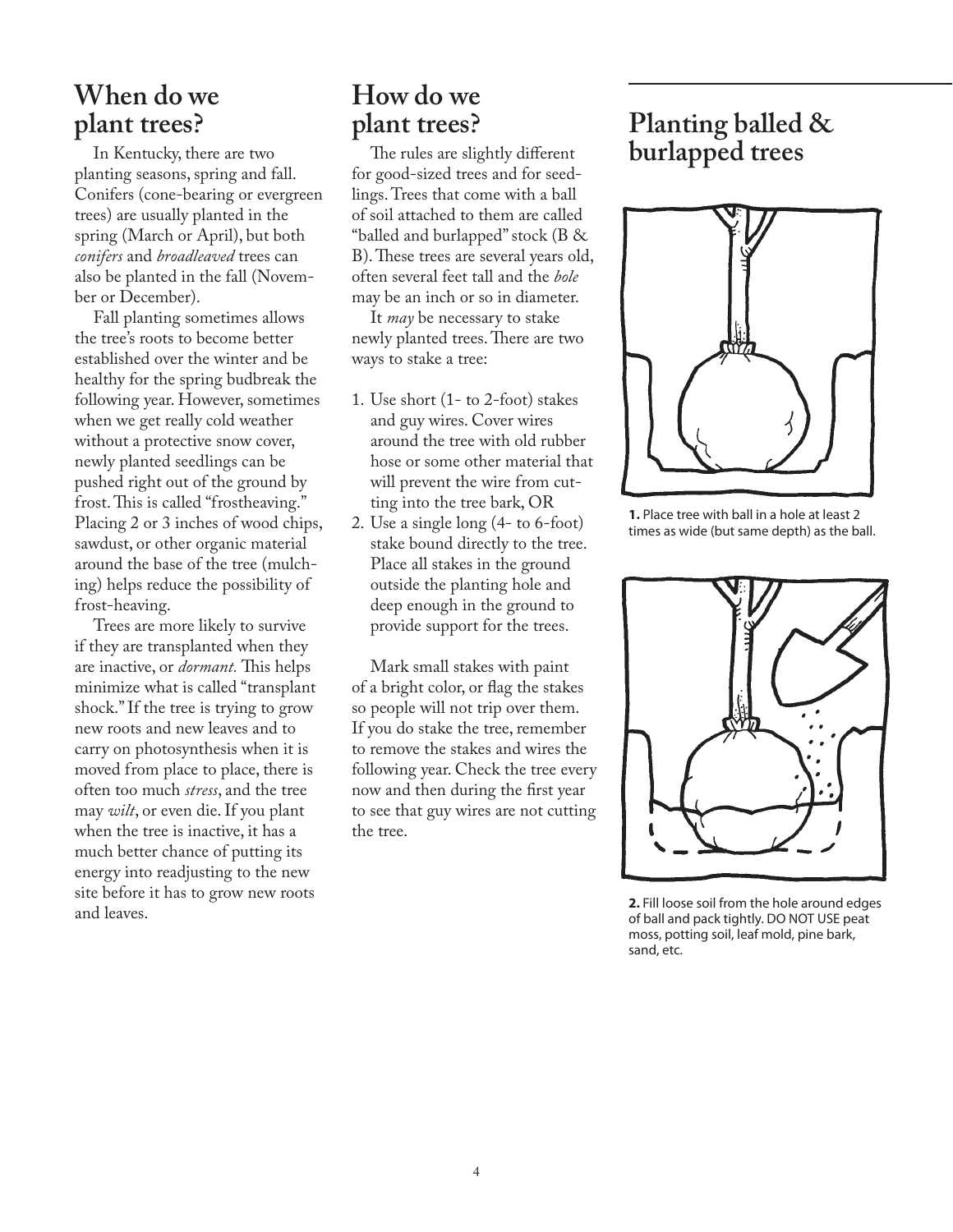

**3.** Rip loose the top of burlap bag around the stem. (If the bag is plastic or some color other than natural brown, remove it *completely*. Also remove all plastic twine.) DO NOT plant trees in fiber pots.



**4.** Check with a level to see that the root collar (change in color on tree or stem) or surface level of root ball is at soil line.



**5.** Form basin of soil with raised rim around edge of hole to catch water.



**6.** Water thoroughly.



**7.** Cover soil surface with 1 to 2 inches of mulch (bark, sawdust, woodchips, straw—something organic).

#### **Caring for balled & burlapped trees**

Trees require care for several years after they are planted.

WATER the equivalent of 1" of rain per week during the growing season (May-October). Soak thoroughly once a week; leave water running from the hose at a slow rate at the *drip line* (outermost edge of the leaf crown) about an hour.



FERTILIZER is *not* recommended for the first year. You can use a complete fertilizer (10-10-10) or ammonium nitrate when trees are *dormant* (November-January). Sprinkle fertilizer on the soil surface in a band from about 2 feet outside to 2 feet inside the drip line. Less is more; you can kill trees with too much fertilizer.

PROTECT the base of trees from dogs or other animals, lawn mowers, etc. with fencing or other physical barriers.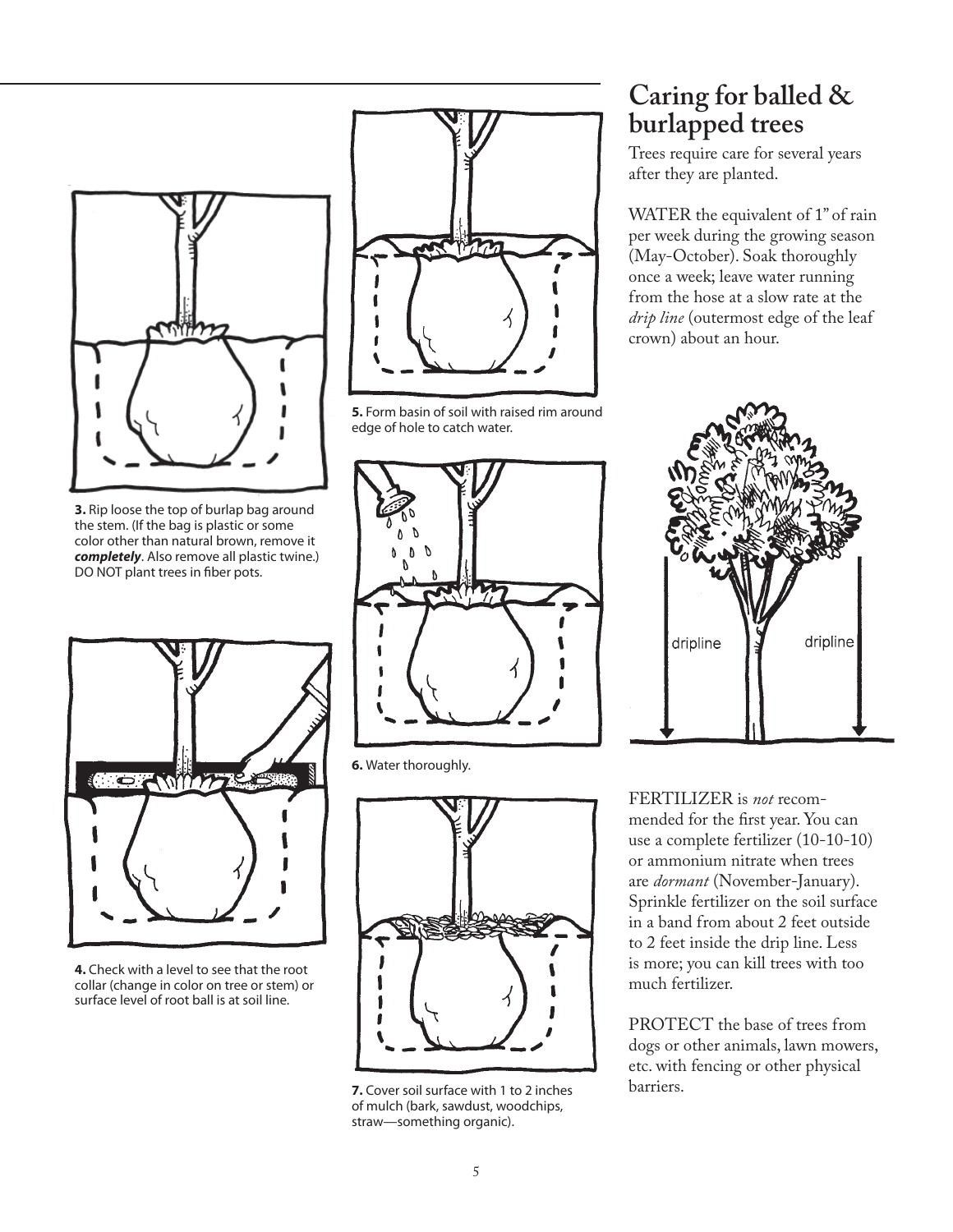## **Planting seedlings**

 Seedlings are a little easier to work with. Most come in large bundles of 100 or more seedlings per bundle. Keep the roots damp at all times. Unwrap the bundles and sort the seedlings by size (small, medium, large). Then clip (prune) the roots a little so they will fit in the small holes you will open for them.

 Do not plant tree seedlings closer than 6 feet apart. Seedlings of broadleaved trees should probably be at least 8 to 10 feet apart. Decide where you want to plant your seedlings and mark those spots with some kind of marker—sticks, flags, etc.

There are different tools you can use to plant trees of any size. The planting bar and tiling spade are most often used with seedlings. Pay close attention to the correct planting depth.



The grub hoe or mattock, round-pointed shove, tiling spade, and planting bar (left to right) are the tools most commonly used for planting trees.

#### Plant depths

#### Correct



Seedlings with root collar at ground level. Roots spread out in the hole.

Incorrect



Root collar too low. Cramped roots may develop into a poor root system. Incorrect



Root collar too high. Survival chance is poor; roots may dry out.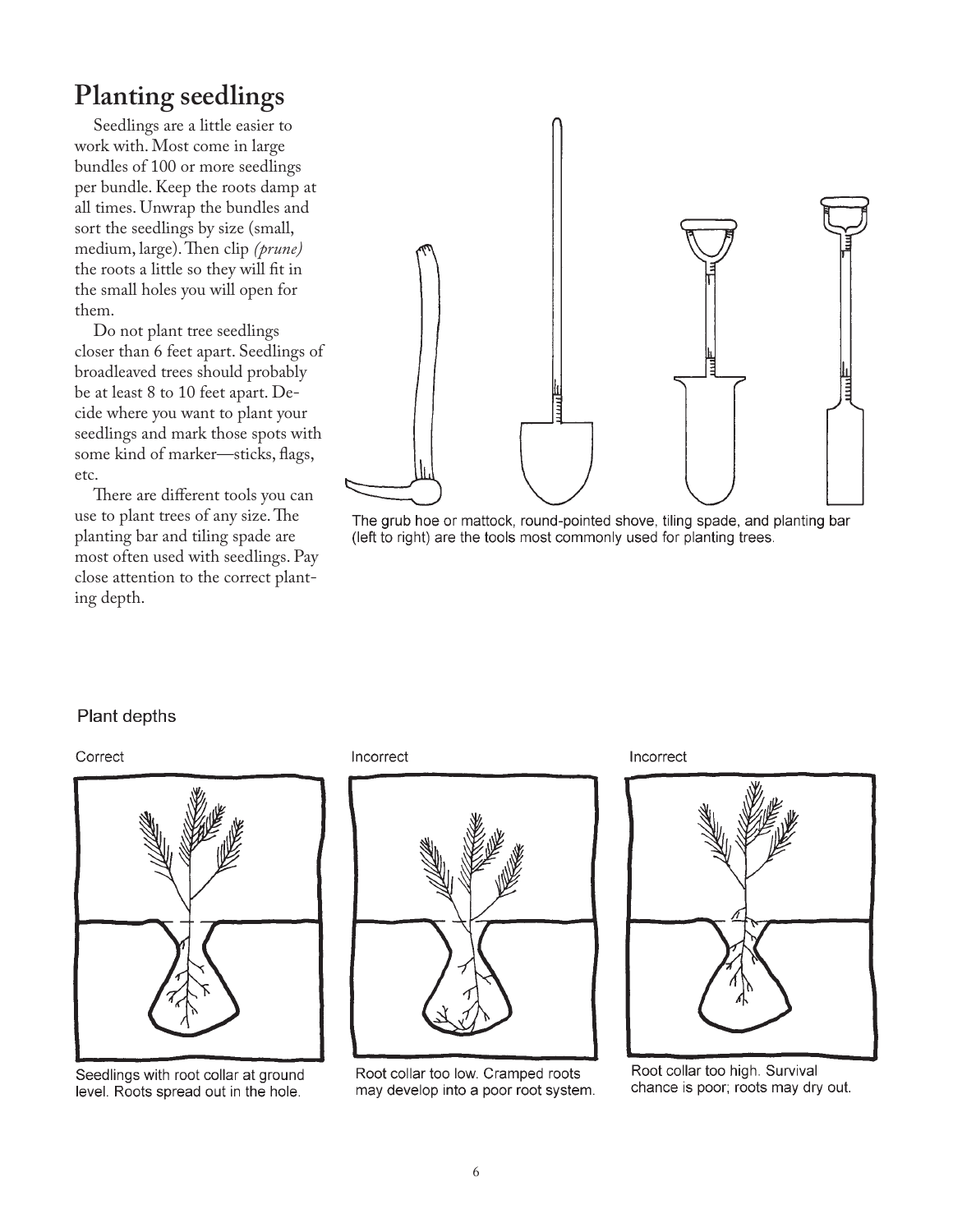Follow the steps below for planting seedlings.



1. Insert dibble-bar straight down, as shown.



2. Pull backward and push forward to open hole.



5. Pull handle of dibble toward yourself, firming soil at bottom of roots.



7. When original hole is closed, fill in last hole by firming in with your heel.



3. Remove dibble-bar. Push seedling deep into hole and shake roots free. Pull seedling back up to where root collar is at ground line.



4. Move dibble back 6" from first hole and insert again.



6. Push handle of dibble away from yourself, firming soil at top of roots.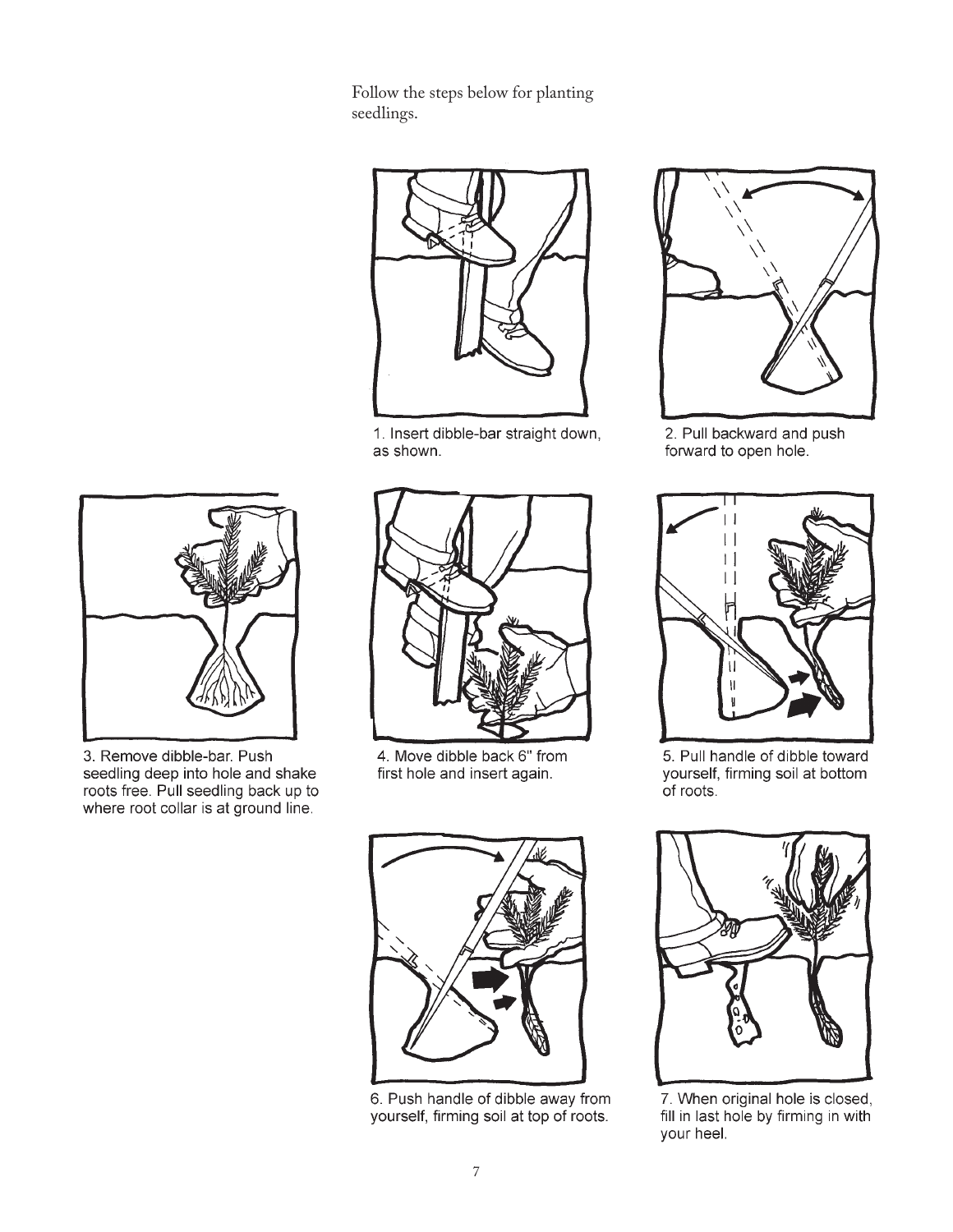Here are some additional problems to look for when planting seedlings.

#### **Planting Errors**



too shallow

rocky sites

turned-up roots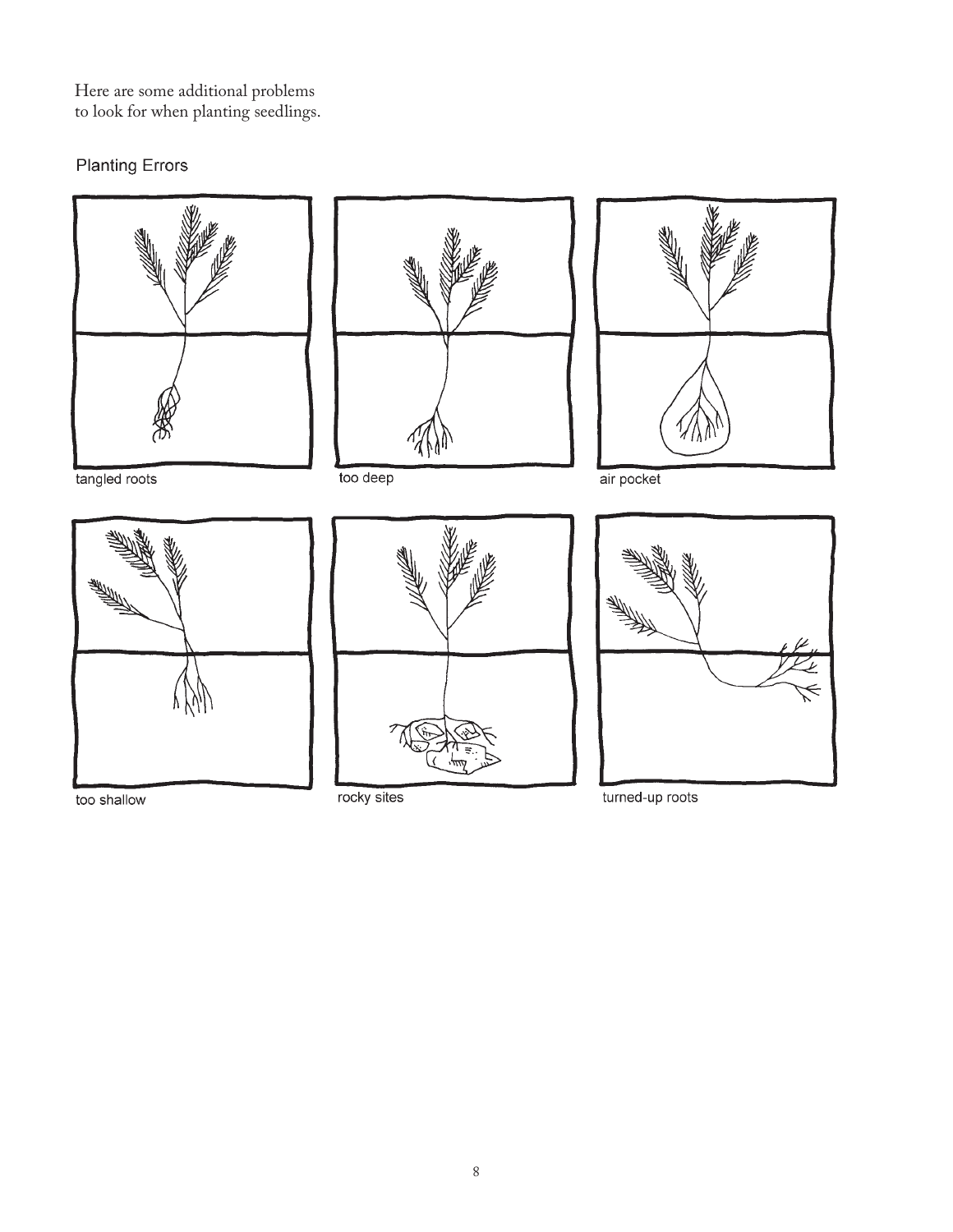#### **Caring for seedlings after planting**

 Seedlings will need watering, especially if there hasn't been recent rain, and they *may* benefit from a slow-release fertilizer. Be very careful using fertilizer because too much can easily kill tree seedlings.

 Watch both trees and seedlings in their first few years of growth for any signs of insect or disease problems. The earlier you catch problems, the easier it is to correct them.

#### **More interesting planting activities!**

There is no end to the interesting activities you can do to make your tree-planting project more interesting. Try some of these:

1. For a long-term activity, grow your own seeds! Collect acorns or other tree seeds when they are falling from the trees. Some seeds need to go through a cold period before they can grow, so keep seeds in the refrigerator for a month or two. Then plant them in regular potting soil, about 1" beneath the soil surface, in a separate container for each seed. (Use clay pots, fiber pots, milk cartons, etc.) Keep seedlings warm—approximately 70 degrees Fahrenheit—and damp, but not wet.

 When seedlings grow big enough to have two sets of leaves, plant them outside in the spring (March or April) or fall (November or December).

- 2. Find out the kinds of insects and diseases associated with the trees in your area. Learn how to control these problems. Then make a display showing the diseases and the control measures.
- 3. Investigate why trees grow in different locations, how trees are planted by nature, and which trees are best for different purposes; for example, timber, windbreaks, aesthetics. Make a display illustrating a few of these trees and show why they are good for the purpose shown.
- 4. Make a collection of photographs of tree characteristics, leaves, buds, bark, and their winter form.
- 5. Visit a city forester, tree farmer, arborist, nursery operator, or state forester to learn about their jobs—how they are alike and how they differ.
- 6. Observe carefully the trees around your home. Observe them for disease or other problems. With the help of your leader, try to determine what can be done to correct the problems.

#### **Citizenship & leadership activities**

- 1. Select an area of your community which needs trees (park, nursing homes, school, etc.) In cooperation with local nurseries, arrange a tree planting project. Arbor Day (the first Friday in April in Kentucky) is a good time.
- 2. With your 4-H club, plan a spruce-up day for an area of your community. See that the area is cleared of litter. Examine trees on public property and see what needs to be done to make them healthy and attractive.
- 3. Arrange to visit local civic organizations to share some of the activities you completed in this tree-planting project. Encourage the group to help with needed community cleanup, etc.
- 4. Try to arrange a radio program and/or a newspaper article to inform the community of the activities your club has completed to improve the community. Use this opportunity to get their help with clean-up or tree planting, etc.
- 5. Serve as a resource person or a leader for a younger 4-H group. Share your tree-planting experiences with the group. Encourage the group to participate in the following Adopt-a-Tree experiment.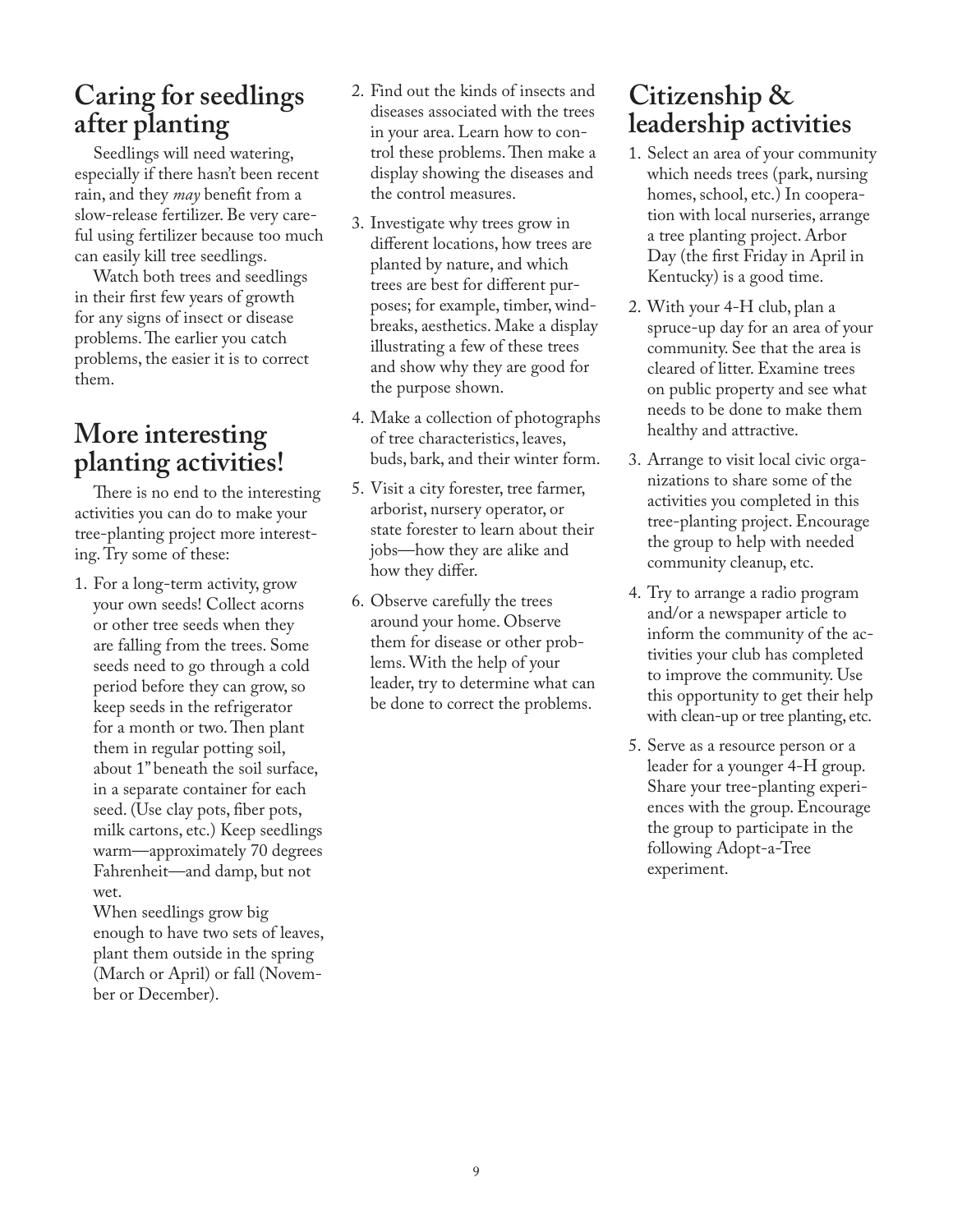## **Adopt a tree**

1. Pick a nearby tree to "adopt."

- 2. On the first visit to the tree, write down the following observations:
- Size of tree, leaf shape, bark color, and any other noticeable features,
- Signs of life in the tree, whether it is asleep *(dormant)* or awake,
- Whether it makes any sounds,
- How the different parts of the tree smell: the bark, old leaves, new leaves; think how it might smell at different times of the year,
- How the tree might have gotten where it is and how others might join it,
- How other living things might need the tree for survival,
- What things the tree needs for its own survival,
- How long the tree might live.

#### **WARNING: Do not eat any part of the tree.**

- 3. Make visits at each season of the year and write down your observations:
- How the tree has changed,
- How the tree has remained the same,
- What you expect the tree to look like the next time you visit.

#### **Speeches & demonstrations**

 One of the best learning experiences in your 4-H project is to learn to give a speech or demonstration. Ask your agent or leader about opportunities to do this. Choose one of the following topics or another forestry topic of interest to you.

The Oldest Tree in Our Town Trees—for Better Breathing For Trees' Sake Please Don't Plant Me Under the Wires!

For That Special Touch. . . Plant **Trees**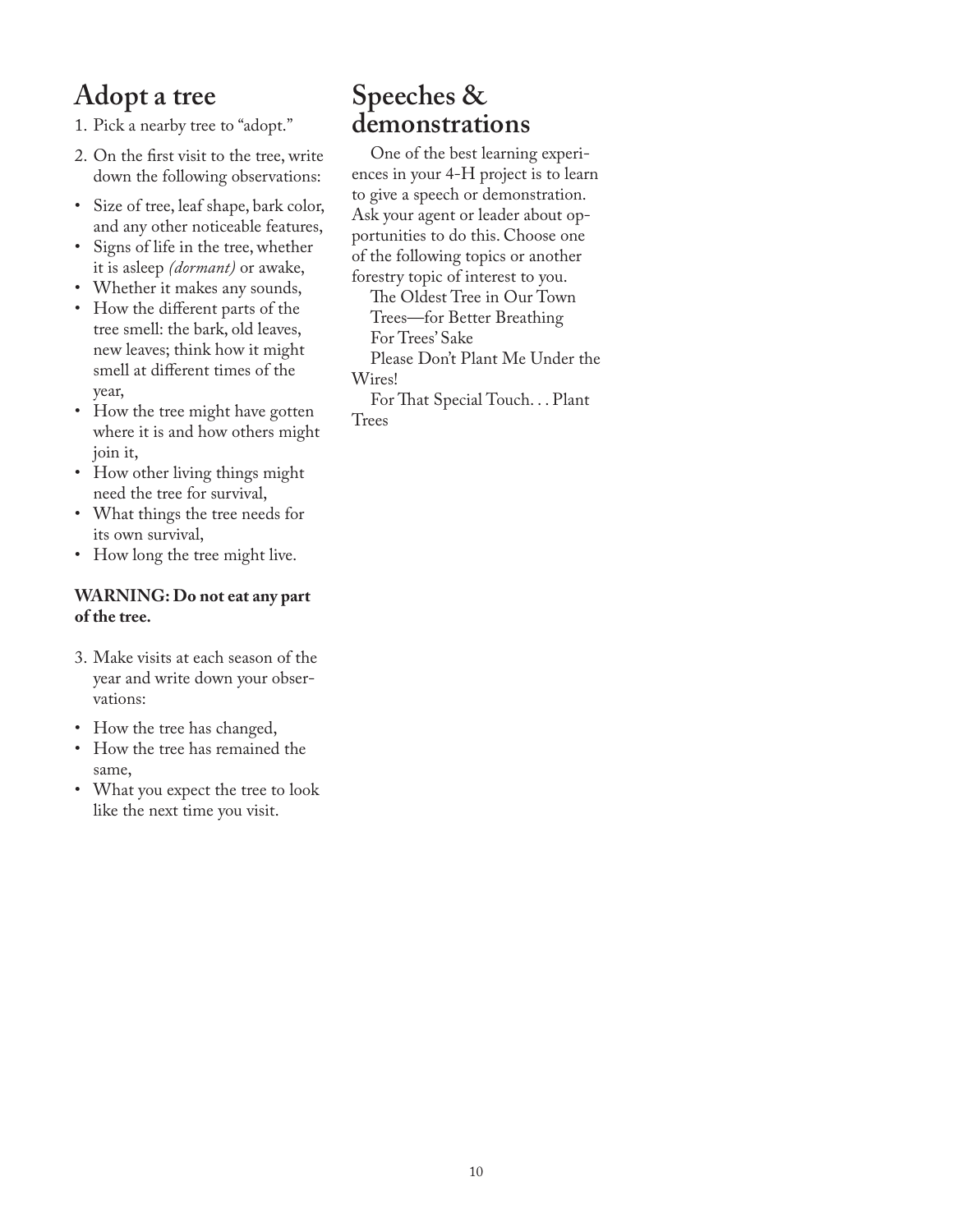## Kentucky 4-H Forestry Project Record

# **Planting trees**

|  | Street & Number/Rural Route                                 | City |  |  | Zip |
|--|-------------------------------------------------------------|------|--|--|-----|
|  |                                                             |      |  |  |     |
|  | 1. List new things you learned in this project or activity. |      |  |  |     |
|  |                                                             |      |  |  |     |
|  |                                                             |      |  |  |     |

2. List the number and types of trees planted, where you obtained the trees, and the dates you planted them.

| Type of Trees | How Many | Where Obtained | When planted |
|---------------|----------|----------------|--------------|
|               |          |                |              |
|               |          |                |              |
|               |          |                |              |
|               |          |                |              |

3. List other learning experiences you completed as part of this project. List demonstrations, talks, exhibits, radio and television appearances, newspaper articles written, tours, workshops, camps, judging events, and field trips.